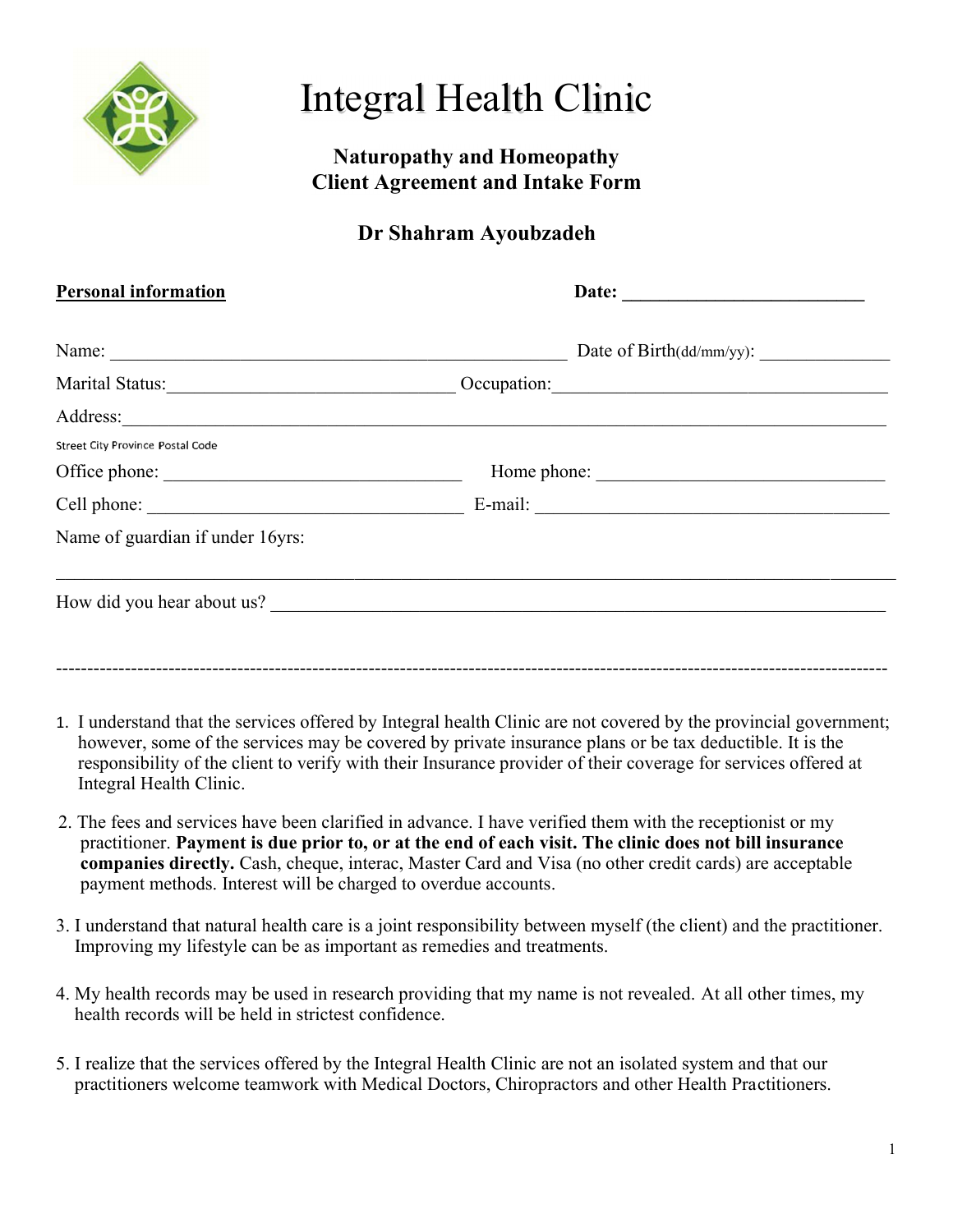- 6. The decision to discontinue prescription drugs or any other prescribed medical treatment is  $m\mathbf{v}$  responsibility. If I forgo standard medical treatment in favour of natural healing, I assume responsibility for any potential risk that may entail. Integral Health Clinic practitioners will explain procedures, probable outcomes and possible risks in advance.
- 7. For Homeopathic and Naturopathic consultations I am aware that appointments that run over the scheduled time may be charged the difference in 15 minute increments.

 $\Box$  I have read and understand the above terms.

#### 8. Video Recording

I am informed that the consultations will be video recorded for the strict personal use of the Doctor and if at any time my information is going to be used for any research or teaching purposes, my permission will be requested first.

I have read and understand the above terms. Date: \_\_\_\_\_\_\_\_\_\_\_\_\_\_\_\_\_\_\_\_\_\_\_\_\_\_\_\_\_\_

 $\Box$  I do not wish to be video recorded.

#### 9. Integral Health Clinic Cancellation Policy

We try to provide exceptional service to our clients. To help us achieve this we ask that you provide us with at least 48 hours notice if you need to reschedule or cancel your appointment. This enables us to make your time slot available to others who may need to see us, and to be able to maintain our consultation fees at the present rate. Appointments missed or cancelled without 48 hours notice inconvenience us and other clients, and we reserve the right to charge you for the appointment if we cannot allocate the time reserved for you to another client. Even though we try our best to send you a reminder by phone or via email, it is ultimately your responsibility to remember your scheduled appointments. We will be there for you at the time reserved for you; we hope you can be there too.

 $\Box$  I am aware of the Cancellation Policy. I have read and understand the above terms.

#### 10. Accuracy of Information

 $\Box$  I certify that the above medical information is correct to my knowledge.

#### 11. Privacy and Sharing of Information

I authorize the clinic and its associated health professionals to collect my personal and medical information as documented above. In addition, I authorize the clinic and its associated health professionals to communicate with my family doctor and/or referring doctor as deemed necessary for my beneficial treatment. I also understand that my personal and medical information is confidential and will only be disclosed to third parties with my permission.

□ I agree.

Signature (client or guardian):\_\_\_\_\_\_\_\_\_\_\_\_\_\_\_\_\_\_\_\_\_\_\_\_\_\_\_\_\_\_\_\_\_\_\_\_\_\_\_\_\_\_\_\_\_\_\_\_\_\_

Date: \_\_\_\_\_\_\_\_\_\_\_\_\_\_\_\_\_\_\_\_\_\_\_\_\_\_\_\_\_\_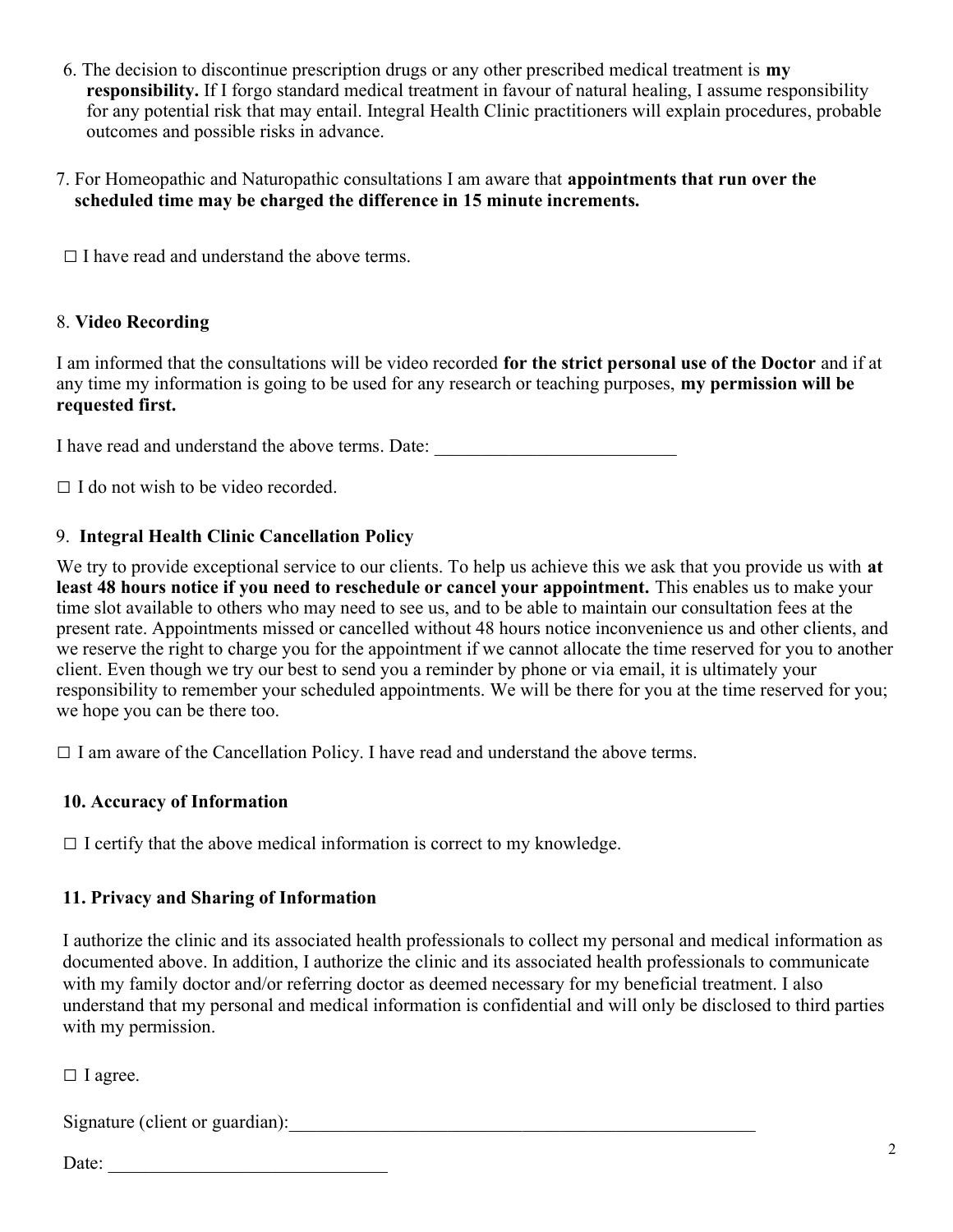|                                                                | Present Weight: Normal Weight: When last this weight?                                                                                                                                                                                                                                                                                                                                        |                            |                   |
|----------------------------------------------------------------|----------------------------------------------------------------------------------------------------------------------------------------------------------------------------------------------------------------------------------------------------------------------------------------------------------------------------------------------------------------------------------------------|----------------------------|-------------------|
|                                                                | Name of family medical doctor:                                                                                                                                                                                                                                                                                                                                                               |                            |                   |
|                                                                | <u> 1989 - Johann Stoff, amerikan bestein besteht aus dem Berlingen aus dem Berlingen aus dem Berlingen aus dem B</u>                                                                                                                                                                                                                                                                        |                            |                   |
|                                                                | ,我们也不能在这里的时候,我们也不能在这里的时候,我们也不能在这里的时候,我们也不能会不能会不能会不能会不能会不能会不能会不能会。<br>第2012章 我们的时候,我们的时候,我们的时候,我们的时候,我们的时候,我们的时候,我们的时候,我们的时候,我们的时候,我们的时候,我们的时候,我们的时候,我                                                                                                                                                                                                                                        |                            |                   |
|                                                                |                                                                                                                                                                                                                                                                                                                                                                                              |                            |                   |
|                                                                |                                                                                                                                                                                                                                                                                                                                                                                              |                            |                   |
|                                                                |                                                                                                                                                                                                                                                                                                                                                                                              |                            |                   |
| <b>Previous History:</b>                                       | $\frac{3}{2}$<br>5. $\frac{1}{2}$ $\frac{1}{2}$ $\frac{1}{2}$ $\frac{1}{2}$ $\frac{1}{2}$ $\frac{1}{2}$ $\frac{1}{2}$ $\frac{1}{2}$ $\frac{1}{2}$ $\frac{1}{2}$ $\frac{1}{2}$ $\frac{1}{2}$ $\frac{1}{2}$ $\frac{1}{2}$ $\frac{1}{2}$ $\frac{1}{2}$ $\frac{1}{2}$ $\frac{1}{2}$ $\frac{1}{2}$ $\frac{1}{2}$ $\frac{1}{2}$ $\frac{1}{2}$<br>How long has it been since you were totally well? |                            |                   |
|                                                                |                                                                                                                                                                                                                                                                                                                                                                                              |                            |                   |
| Measles                                                        | Gallstone                                                                                                                                                                                                                                                                                                                                                                                    | <b>Bowel Disease</b>       | Concussion        |
| Mumps                                                          | <b>High Blood Pressure</b>                                                                                                                                                                                                                                                                                                                                                                   | Hives                      | Warts             |
| <b>Scarlet Fever</b>                                           | Pleurisy                                                                                                                                                                                                                                                                                                                                                                                     | Malaria                    | Thyroid condition |
| <b>Whooping Cough</b>                                          | Arthritis                                                                                                                                                                                                                                                                                                                                                                                    | Gonorrhea                  |                   |
| Croup                                                          | Rheumatism                                                                                                                                                                                                                                                                                                                                                                                   | Chlamydia                  |                   |
| Pneumonia                                                      | Gout                                                                                                                                                                                                                                                                                                                                                                                         | Asthma                     |                   |
| Tuberculosis                                                   | <b>Genital Herpes</b>                                                                                                                                                                                                                                                                                                                                                                        | Constipation               |                   |
| Mononucleosis                                                  | Hay Fever                                                                                                                                                                                                                                                                                                                                                                                    | Diphtheria                 |                   |
| Ear Infection                                                  | Chicken Pox                                                                                                                                                                                                                                                                                                                                                                                  | Candida                    |                   |
| Depression                                                     | Allergies                                                                                                                                                                                                                                                                                                                                                                                    | Hypoglycemia               |                   |
| (please check all that apply)<br>Sinusitis (chronic)<br>Eczema | Influenza<br>Cancer                                                                                                                                                                                                                                                                                                                                                                          | Swollen glands<br>Shingles |                   |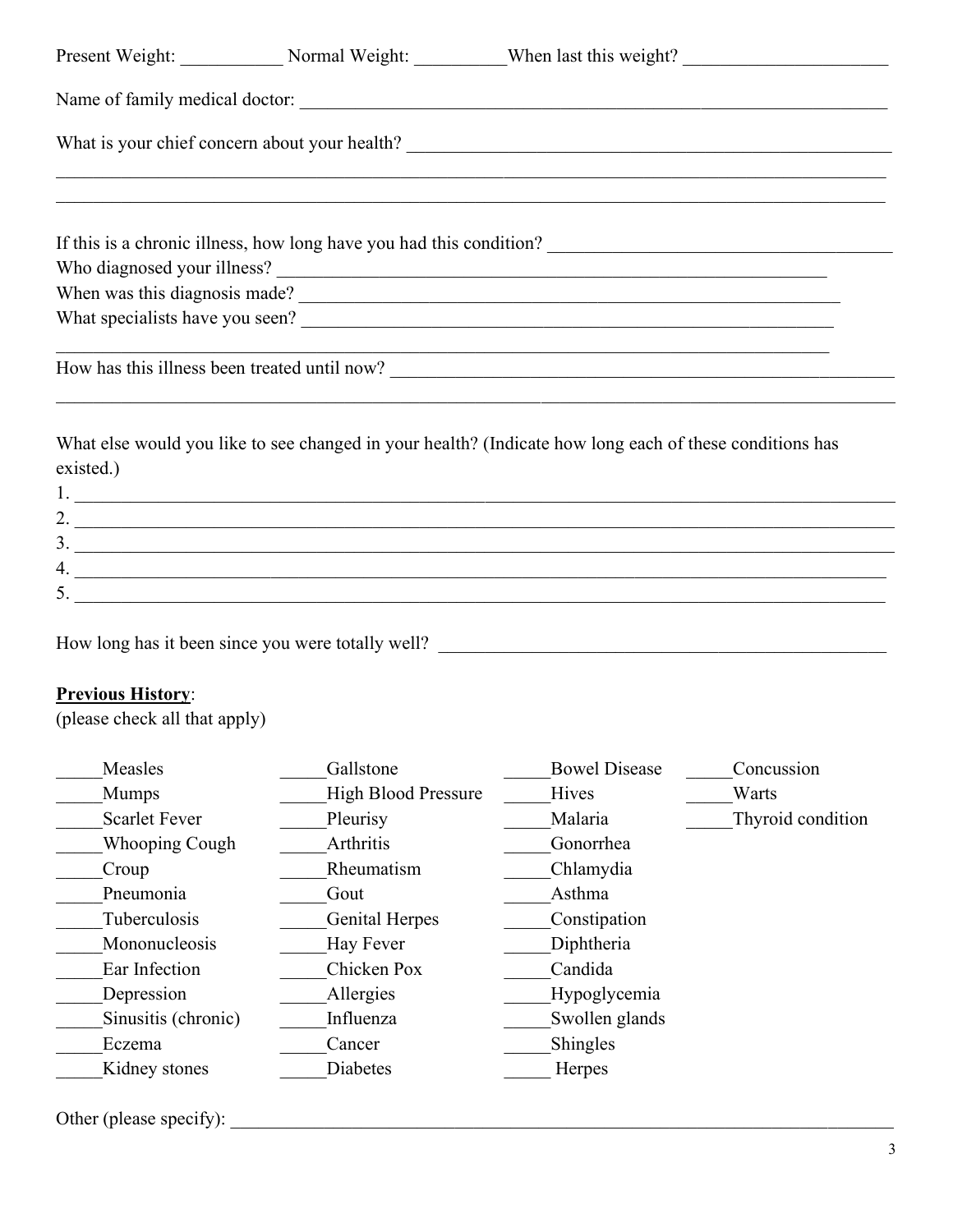| Were any of the above severe? If so give age, severity and duration. |  |  |
|----------------------------------------------------------------------|--|--|
|----------------------------------------------------------------------|--|--|

Describe your general state of health as a child

Describe your general state of health as a teenager:

#### **Surgeries:**

Please indicate the type of surgery, and when and where it was performed.

#### **Accidents:**

Please indicate the severity, injuries sustained, when it occurred, and any treatment required.

#### **Family History:**

Please indicate the age of all relatives living and indicate the age at which any family member became deceased. (L-living, D-deceased)

| Father:   |  | Mother: L  |  |
|-----------|--|------------|--|
| Brothers: |  | Sisters: L |  |
|           |  |            |  |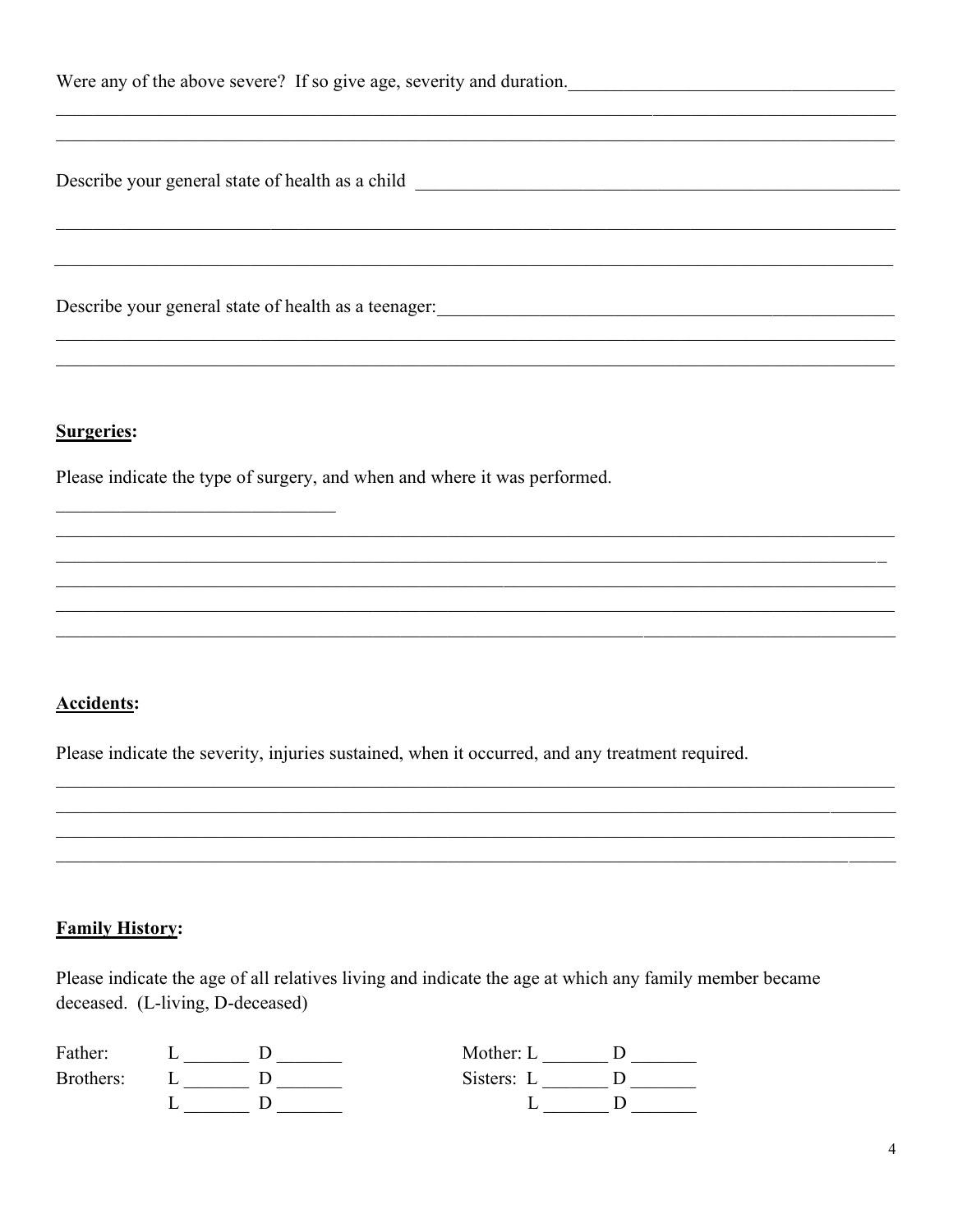Indicate if there have been any of the following diseases in your grandparents, parents, or siblings. Please indicate and state their relationship to you.

| Diabetes             | Cancer            | Hypertension             |
|----------------------|-------------------|--------------------------|
| Mental Illness       | Alzheimer's       | Rheumatism               |
| Tuberculosis         | Arthritis         | <b>Stomach Disorders</b> |
| Allergies            | Goiter            | Kidney Disease           |
| <b>Heart Disease</b> | Thyroid Condition |                          |

### Additional History (If Female):

| Age of first menses                       |                                                           |                                                                                                                                                                                                                                |  |  |
|-------------------------------------------|-----------------------------------------------------------|--------------------------------------------------------------------------------------------------------------------------------------------------------------------------------------------------------------------------------|--|--|
|                                           |                                                           |                                                                                                                                                                                                                                |  |  |
| check all that apply                      |                                                           |                                                                                                                                                                                                                                |  |  |
|                                           |                                                           | Menopause Tubaligation L. U. D. Birth control pills Lemma                                                                                                                                                                      |  |  |
|                                           |                                                           | Pre-menstrual pain Post-menstrual pain Sensitive breasts Blood Clots Blood Clots                                                                                                                                               |  |  |
|                                           |                                                           | Vaginal Discharge - consistency, colour, and odour: _____________________________                                                                                                                                              |  |  |
|                                           |                                                           |                                                                                                                                                                                                                                |  |  |
|                                           |                                                           |                                                                                                                                                                                                                                |  |  |
| Do you have recurring vaginal infections? |                                                           |                                                                                                                                                                                                                                |  |  |
|                                           |                                                           | Never More than 3 times a year More than 3 times a year More than 3 times a year More than 3 times a year More than 3 times a year More than 3 times a year More than 3 times a year More than 3 times a year More than 3 time |  |  |
|                                           | How often do you experience cystitis (bladder infection)? |                                                                                                                                                                                                                                |  |  |
|                                           |                                                           | Never More than 3 times a year More than 3 times a year More than 3 times a year More than 3 times a year More than 3 times a year More than 3 times a year More than 3 times a year More than 3 times a year More than 3 time |  |  |
|                                           |                                                           | Single ________ Married / long term relationship ________ How many years ________                                                                                                                                              |  |  |
|                                           |                                                           | Number of children ________ Ages _____________ No. of pregnancies _________                                                                                                                                                    |  |  |
|                                           |                                                           | Deliveries Miscarriages Abortions                                                                                                                                                                                              |  |  |
|                                           |                                                           |                                                                                                                                                                                                                                |  |  |

## Additional History (if Male):

Any history of the following problems? Bladder Prostate Sexual function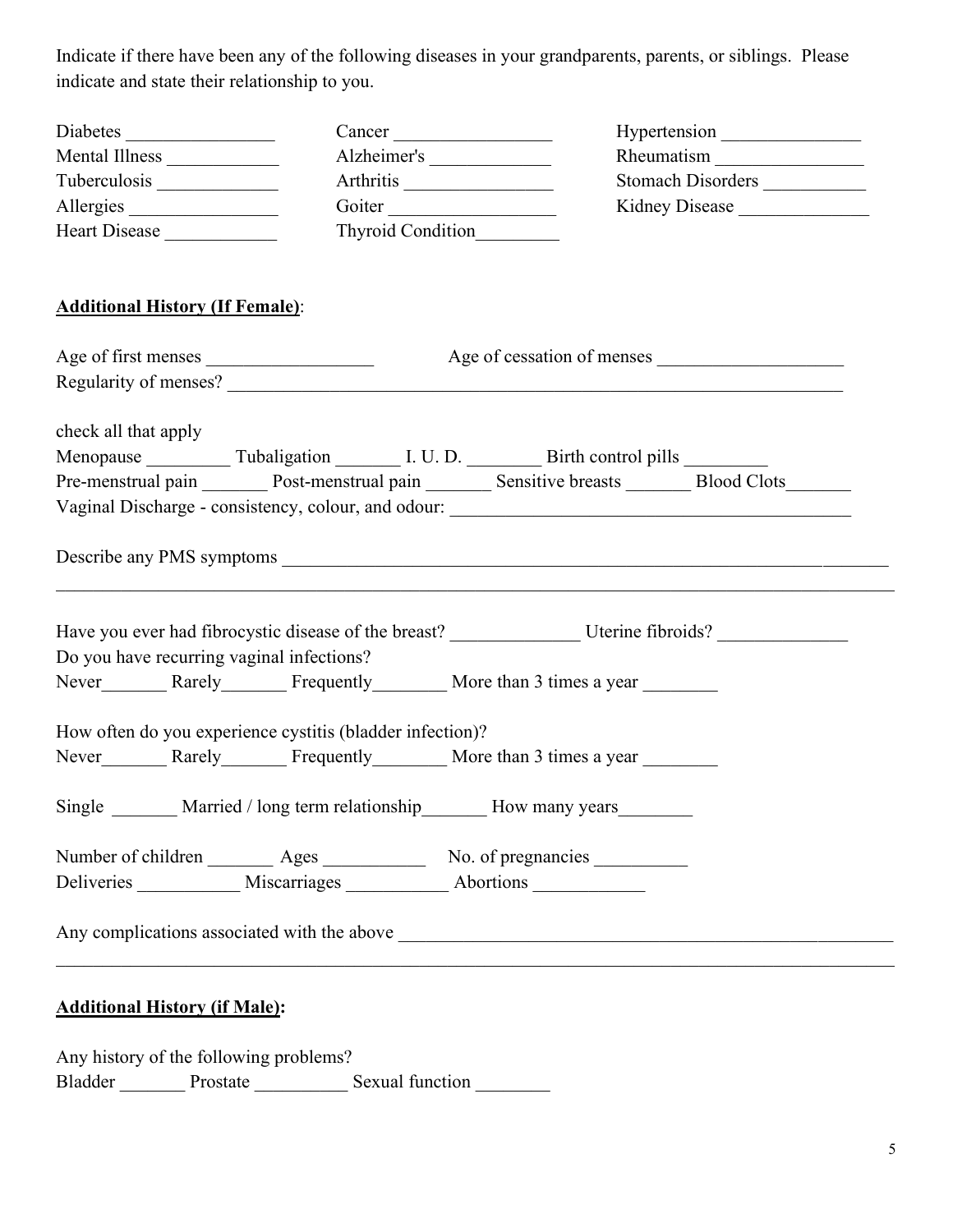#### **Medications:**

List all prescribed medications presently being taken. Indicate the drug name, dosage, frequency, and how long you've taken it.

List any prescribed medication you have had a bad reaction to in the past. Indicate the drug name, when you took it, and the reaction you had.

How many courses of antibiotics have you had in the past 10 years? Have you ever had a bad reaction to an antibiotic?

List any over-the-counter medications you take (i.e. Aspirin, Tums, etc.). Indicate whether you take rarely, occasionally, frequently or daily.

Do you use any recreational drugs? If so, indicate type and frequency of usage:

Have you ever used recreational drugs in the past? If so, indicate type and frequency of usage.

Have you ever had a severe reaction from a vaccination? If so, explain vaccination type, when it was administered and the reaction caused.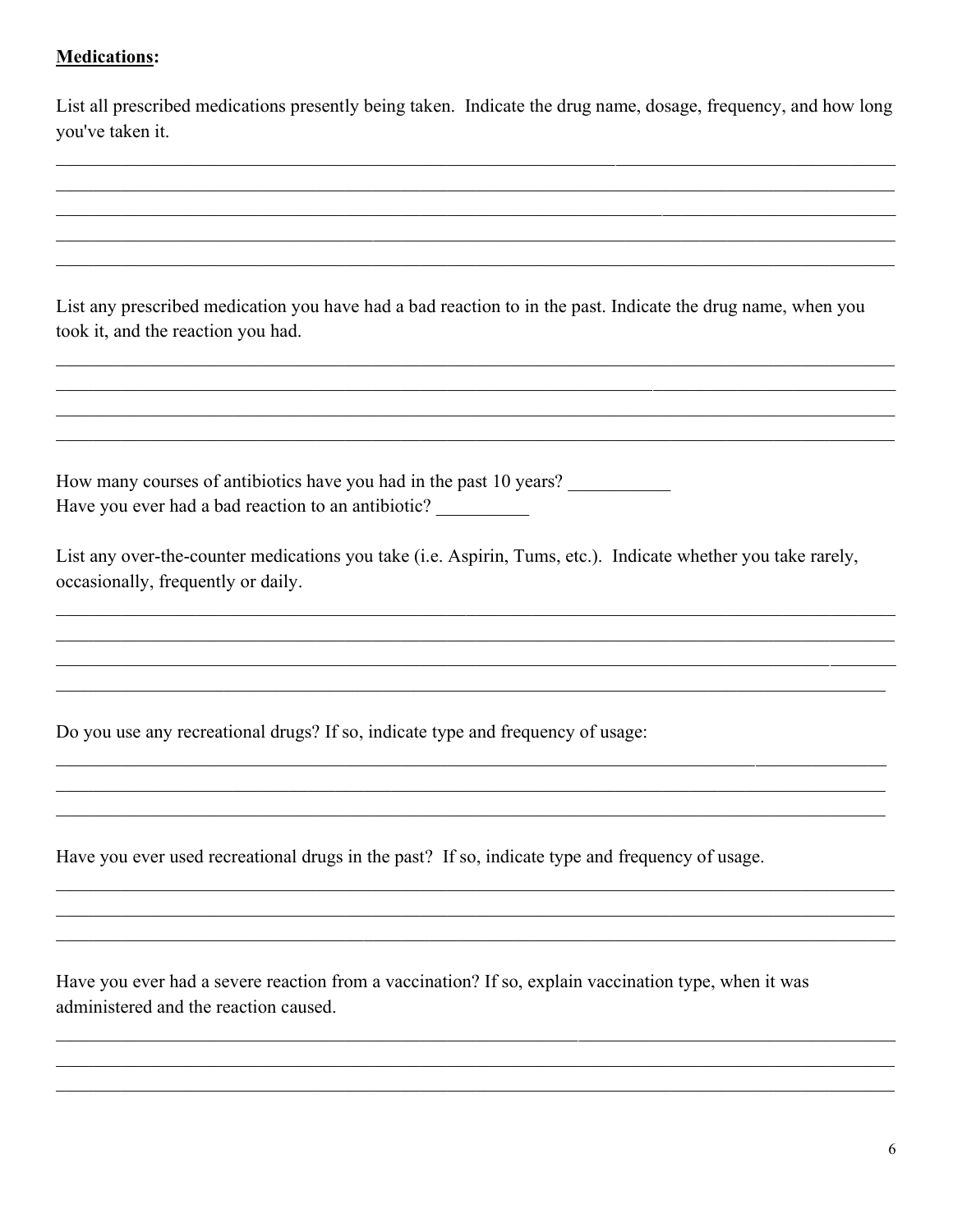List all food supplements you are presently taking. Indicate the total dosage taken in one day (i.e. if you take 2 tables of Vitamin C 500 mg/day, the total is 1000 mg/day).

 $\_$  , and the contribution of the contribution of the contribution of the contribution of the contribution of  $\mathcal{L}_\text{max}$ 

## Lifestyle:

| How many cups/bottles/glasses per day do you drink on average of the following?                                                                 |                          |                                                                                                                       |
|-------------------------------------------------------------------------------------------------------------------------------------------------|--------------------------|-----------------------------------------------------------------------------------------------------------------------|
|                                                                                                                                                 |                          |                                                                                                                       |
|                                                                                                                                                 |                          |                                                                                                                       |
|                                                                                                                                                 |                          |                                                                                                                       |
|                                                                                                                                                 |                          | Do you smoke? If so, for how long? __________ Have you ever smoked, and if so for how long? ______________            |
| How many per week cigarettes? ______________ cigars? ___________                                                                                |                          |                                                                                                                       |
| Does anyone else smoke in your household? Does anyone smoke in your workplace?                                                                  |                          |                                                                                                                       |
| How many hours of sleep do you get on average?<br>What do you do for exercise? (indicate type, how often you participate, and for how long each |                          |                                                                                                                       |
| $\alpha$ occasion).                                                                                                                             |                          |                                                                                                                       |
|                                                                                                                                                 |                          |                                                                                                                       |
|                                                                                                                                                 |                          | <u> 1989 - Johann Stoff, amerikan bestein de stad in de stad in de stad in de stad in de stad in de stad in de st</u> |
|                                                                                                                                                 |                          |                                                                                                                       |
|                                                                                                                                                 |                          |                                                                                                                       |
|                                                                                                                                                 |                          |                                                                                                                       |
|                                                                                                                                                 |                          |                                                                                                                       |
|                                                                                                                                                 |                          |                                                                                                                       |
|                                                                                                                                                 |                          |                                                                                                                       |
|                                                                                                                                                 |                          |                                                                                                                       |
|                                                                                                                                                 |                          |                                                                                                                       |
| What level of personal stress are you experiencing right now? (check one)                                                                       |                          |                                                                                                                       |
| Minimal Average Considerable Unbearable                                                                                                         |                          |                                                                                                                       |
| Is the main stressor (check all that apply):                                                                                                    |                          |                                                                                                                       |
| Financial _______ Job related__________ Interpersonal _______ Marriage _________                                                                |                          |                                                                                                                       |
| Health Unfulfilled Expectations                                                                                                                 | Spiritual Family Members |                                                                                                                       |